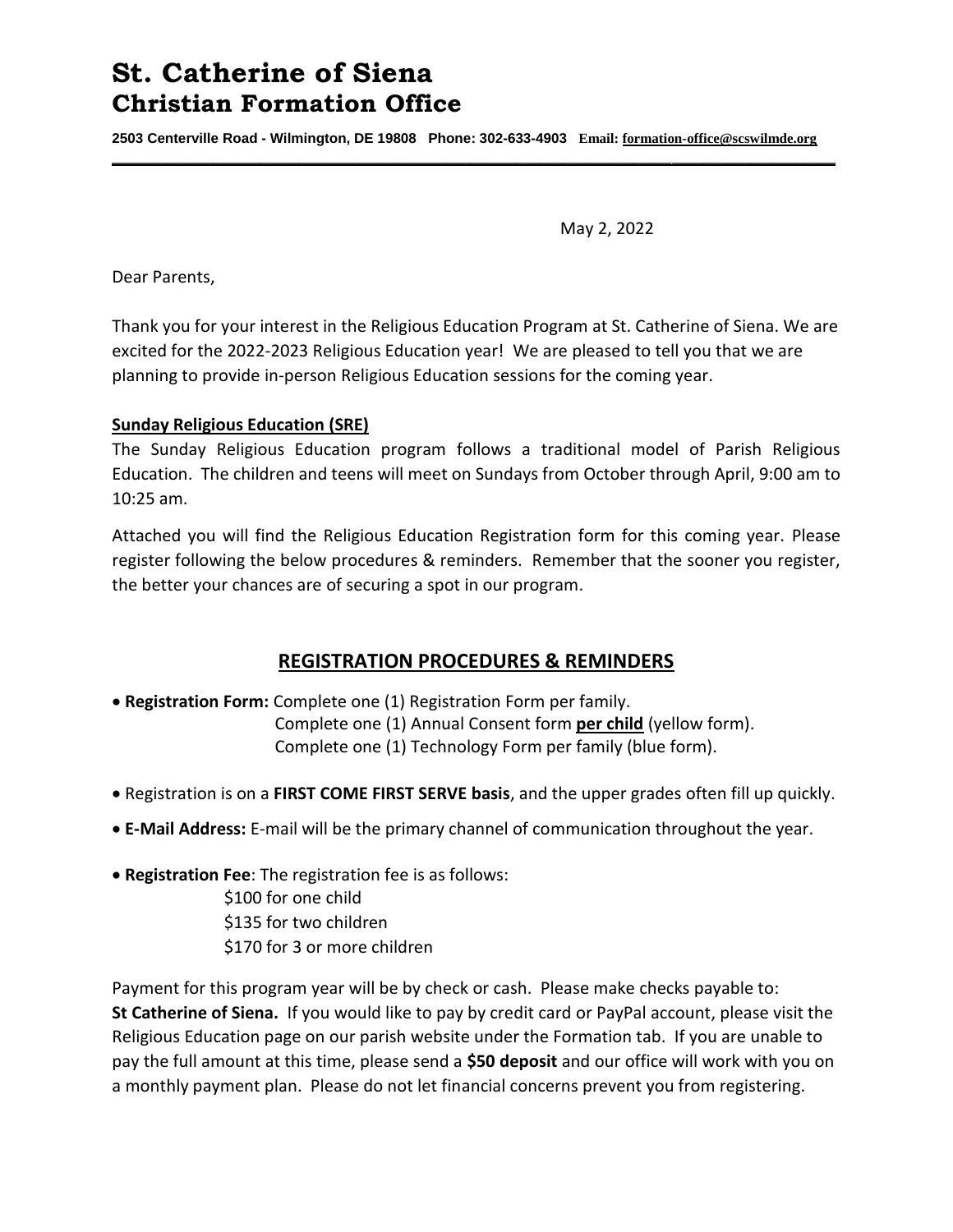**Christian Formation Office**: Our Christian Formation Office is closed for the summer during the months of June and July and will reopen on August 1<sup>st</sup>. We ask that you please return your completed registration form together with the registration fee by mail to:

## **Christian Formation Office 2503 Centerville Road Wilmington, DE 19808**

You may also drop off your registration form and fee at the Parish Office, Monday through Thursday from 9am-2pm.

Registrations will be accepted now through **August 15, 2022.** If you need assistance with the completion of your form or if you have any questions, please email us at **[religious-education@scswilmde.org.](mailto:religious-education@scswilmde.org.)** 

As parents, you play a critical role in the development and growth of the Catholic faith in your children. We feel privileged to join with you as you and your children journey towards discipleship. If you can volunteer your time, please indicate that on your form. We encourage your participation and we are most welcome for your help!

On behalf of the staff of Christian Formation Office, we wish you a safe and happy summer. We look forward to working with you and your family in the coming year!

Yours in Christ,

Yolanda Torres-Ward Coordinator, Religious Education (302) 633-4919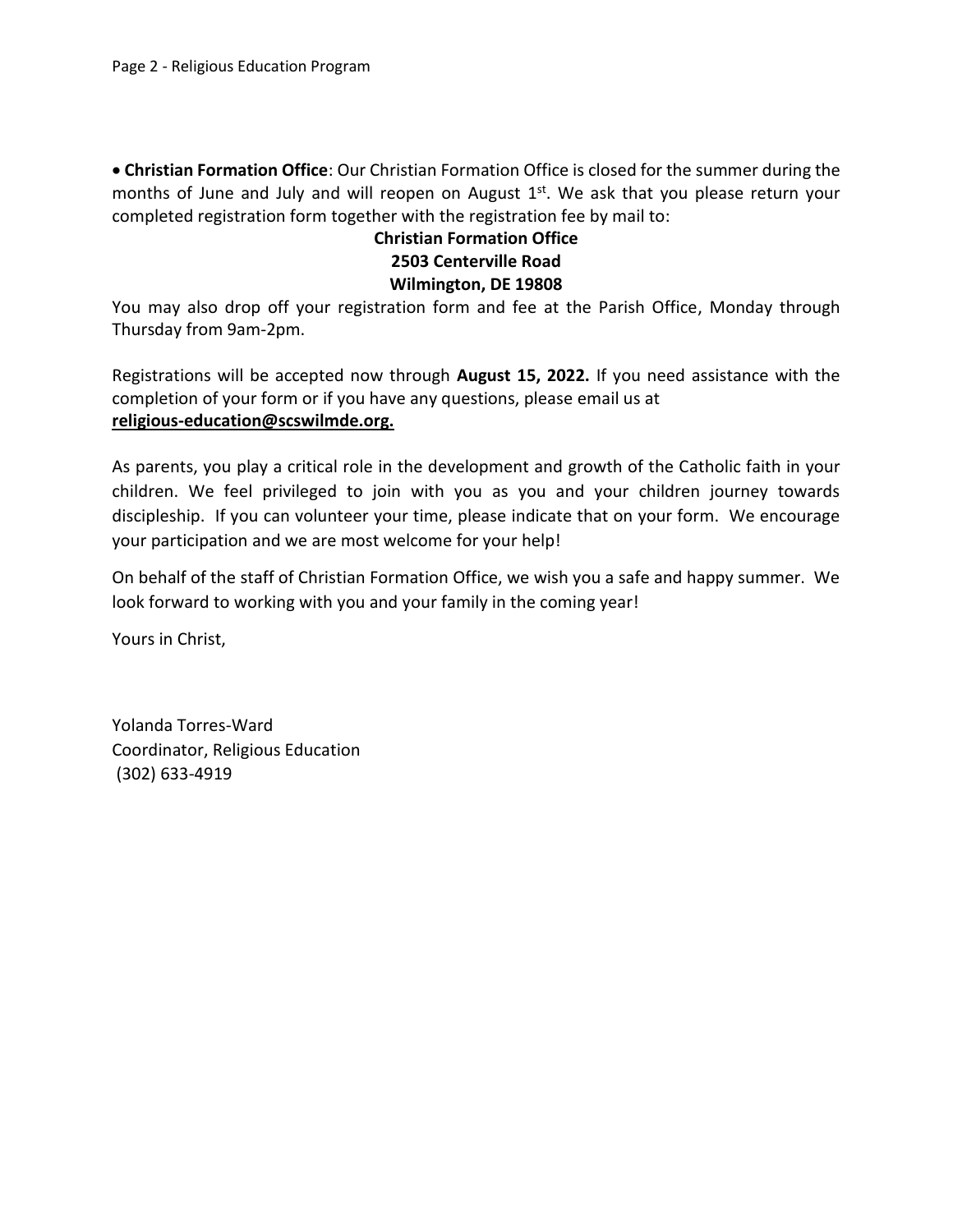**Phone: 302- 633-4903 English Fax: 302-633-4960 Phone: 302- 633-4919 Spanish**

## **ST. CATHERINE OF SIENA**

**Christian Formation Office 2503 Centerville Road**

**Wilmington, DE 19808 [formation-office@scswilmde.org.](mailto:formation-office@scswilmde.org)** 

### **RELIGIOUS EDUCATION FEE:**

 **A \$50.00 deposit is required with registration.** 

| 1 Student          | \$100 |
|--------------------|-------|
| 2 Students         | \$135 |
| 3 or more students | \$170 |

### **Payment Options:**

**By Check:** Please make checks payable to **St. Catherine of Siena** and return to the Christian Formation Office at the above address. **Online:** Please see our website for details.

**Check here if this is the FIRST time your family has registered for Religious Education at St. Catherine of Siena**

**2022-2023 Religious Education Registration Form Class Time: Sundays 9:00 am – 10:30 am**

Family Last Name\_\_\_\_\_\_\_\_\_\_\_\_\_\_\_\_\_\_\_\_\_\_\_\_\_\_\_\_\_\_\_\_\_ *Check here if different from child's last name.*

Registered Member of St. Catherine of Siena **□ YES or □ NO** 

| Father's Name $\square$ Mr. $\square$ Dr.                                                                                              |              |               |      |
|----------------------------------------------------------------------------------------------------------------------------------------|--------------|---------------|------|
|                                                                                                                                        | <b>First</b> | <b>Middle</b> | Last |
| Mother's Name OMrs. OMs. O Miss ODr.                                                                                                   |              |               |      |
|                                                                                                                                        | <b>First</b> | <b>Maiden</b> | Last |
| Communication from the CF Office should be sent to: $\square$ Both Parents $\square$ Mother only $\square$ Father only $\square$ Other |              |               |      |
|                                                                                                                                        |              |               |      |
| Address                                                                                                                                |              |               |      |
| (In order for our records to be accurate for our mailing list, we need house/apartment #, street, city, state, and ZIP CODE)           |              |               |      |
| Please text or email me important updates Mother yes $\Box$ no $\Box$ / Father yes $\Box$ no $\Box$                                    |              |               |      |
|                                                                                                                                        |              |               |      |
| Please indicate whether we may communicate with you in English yes $\Box$ no $\Box$                                                    |              |               |      |
|                                                                                                                                        |              |               |      |
|                                                                                                                                        |              |               |      |
| Father's Cell Phone and Carrier                                                                                                        |              |               |      |

E-MAIL ADDRESS checked regularly\_\_\_\_\_\_\_\_\_\_\_\_\_\_\_\_\_\_\_\_\_\_\_\_\_\_\_\_\_\_\_\_\_\_\_\_\_\_\_\_\_\_\_\_\_\_\_\_\_\_ Mother's Father's

Mother's Religion **Exercise Contract Contract Contract Contract Contract Contract Contract Contract Contract Contract Contract Contract Contract Contract Contract Contract Contract Contract Contract Contract Contract Contr** 

Marital Status of Parents  $\Box$  Married  $\Box$  Single  $\Box$  Separated/Divorced  $\Box$  Widowed  $\Box$  Living Together, Not Married

Child lives with: Both Parents Mother Only Father Only Joint Custody Other \_\_\_\_\_\_\_\_\_\_\_\_\_\_\_\_\_\_\_\_\_\_\_\_\_\_\_\_\_\_\_\_\_\_\_\_\_\_\_\_\_\_

Stepparent (if applicable)

## **My Child/Children attended St. Catherine of Siena's Religious Education Classes last year: □ YES or □ NO**

| Please Print: Child's BAPTISMAL<br>First Name, Last Name (if different<br>from parent) | Age | <b>Date</b><br>οf<br><b>Birth</b> | Grade in<br>Sept.<br>2022 | School in<br>Sept. 2022 | *Sacraments<br><b>Needed</b> | <b>For Office</b><br><b>Use Only</b> |  |
|----------------------------------------------------------------------------------------|-----|-----------------------------------|---------------------------|-------------------------|------------------------------|--------------------------------------|--|
|                                                                                        |     |                                   |                           |                         |                              |                                      |  |
|                                                                                        |     |                                   |                           |                         |                              |                                      |  |
|                                                                                        |     |                                   |                           |                         |                              |                                      |  |
|                                                                                        |     |                                   |                           |                         |                              |                                      |  |

**\*Please attach child's Baptismal Certificate if your child needs to prepare for his/her First Communion.**

**PLEASE COMPLETE THE REVERSE SIDE OF THIS PAGE TO FINISH THE REGISTRATION PROCESS**